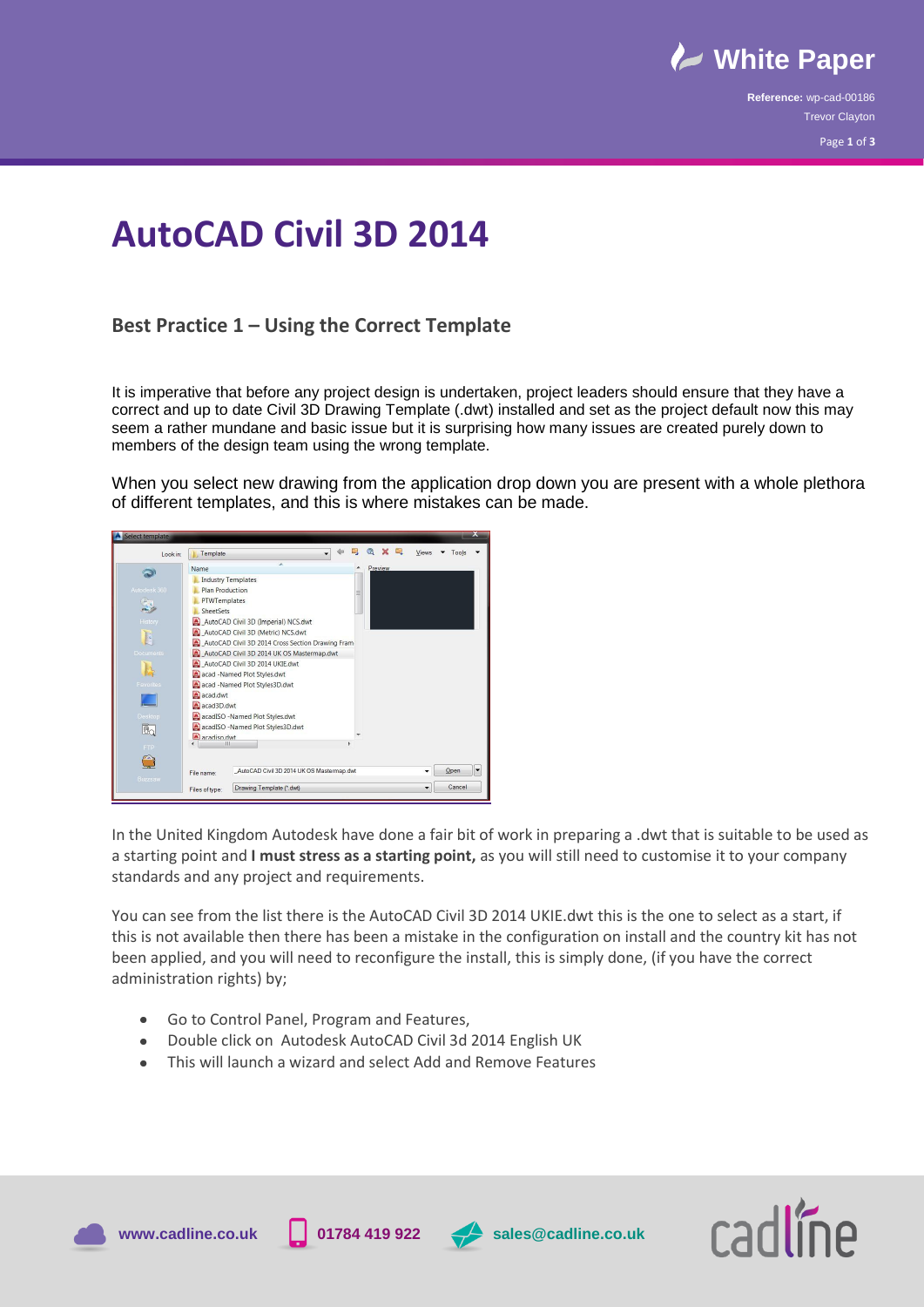

**Reference:** wp-cad-00186 Trevor Clayton Page **2** of **3**

## You will be presented with;

| A_AutoCAD Civil 3D 2013<br>あり出さ<br><b><i>Started</i></b> Plan Garden |                         | $\boxtimes$<br>$=$    |
|----------------------------------------------------------------------|-------------------------|-----------------------|
| AutoCAD' Civil 3D' 2013                                              |                         | Autodesk <sup>-</sup> |
| Maintain Product > Add or Remove content                             |                         |                       |
|                                                                      |                         |                       |
|                                                                      |                         |                       |
| <b>Select Content</b>                                                |                         |                       |
| Content Pack                                                         | <b>Desktop Shortcut</b> | À                     |
| Norway Content                                                       | No                      |                       |
| Romania Content                                                      | No                      |                       |
| South Africa Content                                                 | No                      |                       |
| Spain Content                                                        | No                      |                       |
| Sweden Content                                                       | No                      |                       |
| Switzerland Content                                                  | No.                     |                       |
| V UKIE Content                                                       | Yes                     |                       |
| Civil 3D Imperial                                                    | Yes                     |                       |
| Civil 3D Metric                                                      | No                      |                       |
|                                                                      |                         |                       |
|                                                                      |                         |                       |
|                                                                      | Add content             |                       |
|                                                                      |                         |                       |
|                                                                      |                         |                       |
|                                                                      |                         |                       |
|                                                                      |                         |                       |
|                                                                      |                         |                       |
|                                                                      |                         |                       |
| Installation Help   System Requirements   Readme                     | <b>Back</b>             | Next<br>Cancel        |

Simply select the correct content and follow through the wizard.

The use of the correct template can also be automated in as much that when new select a particular template is opened this is easily done by.

- $\bullet$ Right click in the Command Line and select Options
- Select the first Tab "Files"  $\bullet$
- Navigate down to Template Settings and expand then select the Default Template for QNew  $\bullet$



If the wrong template is in place then simply select it and use the browse button to navigate to your correct template.